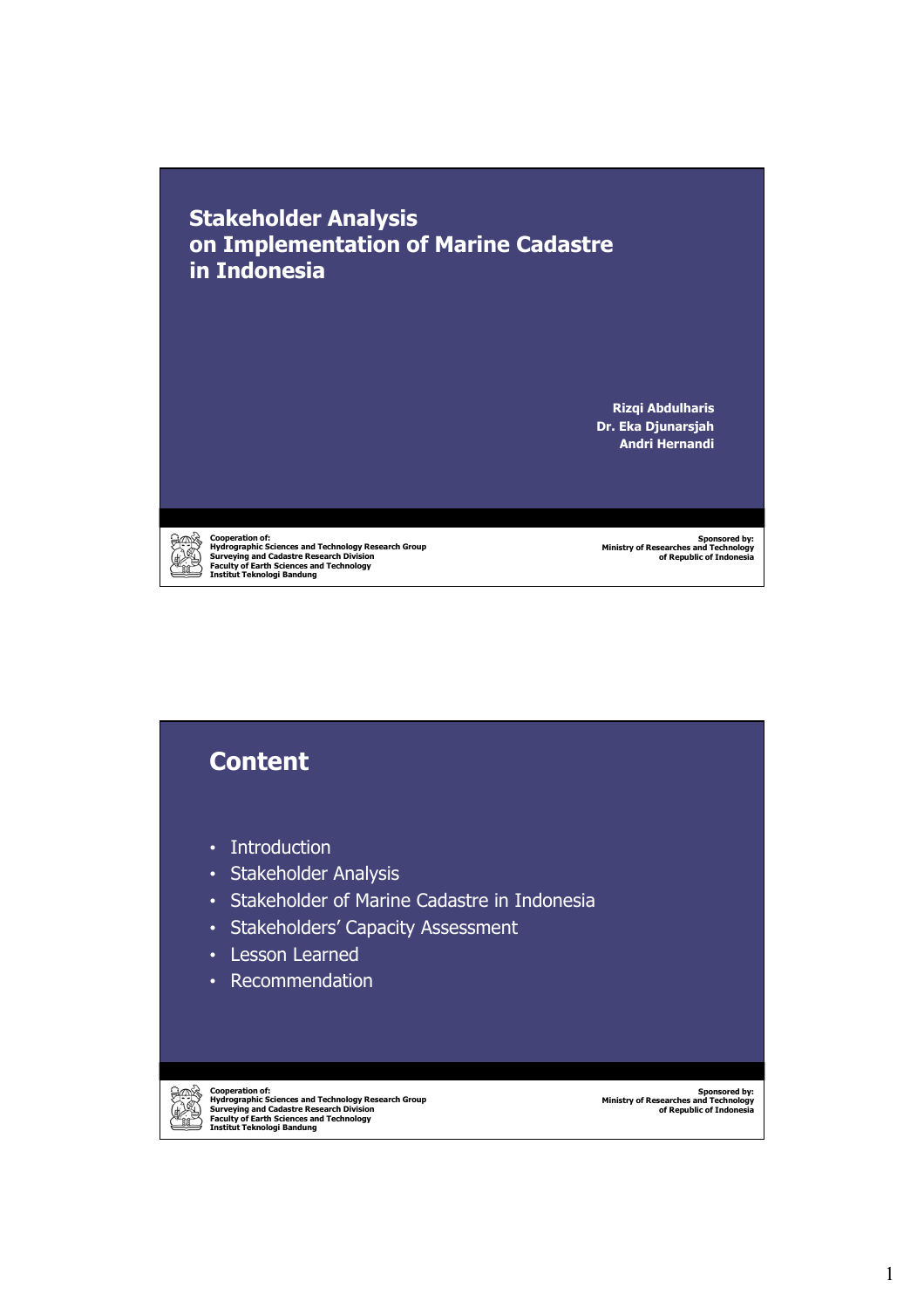

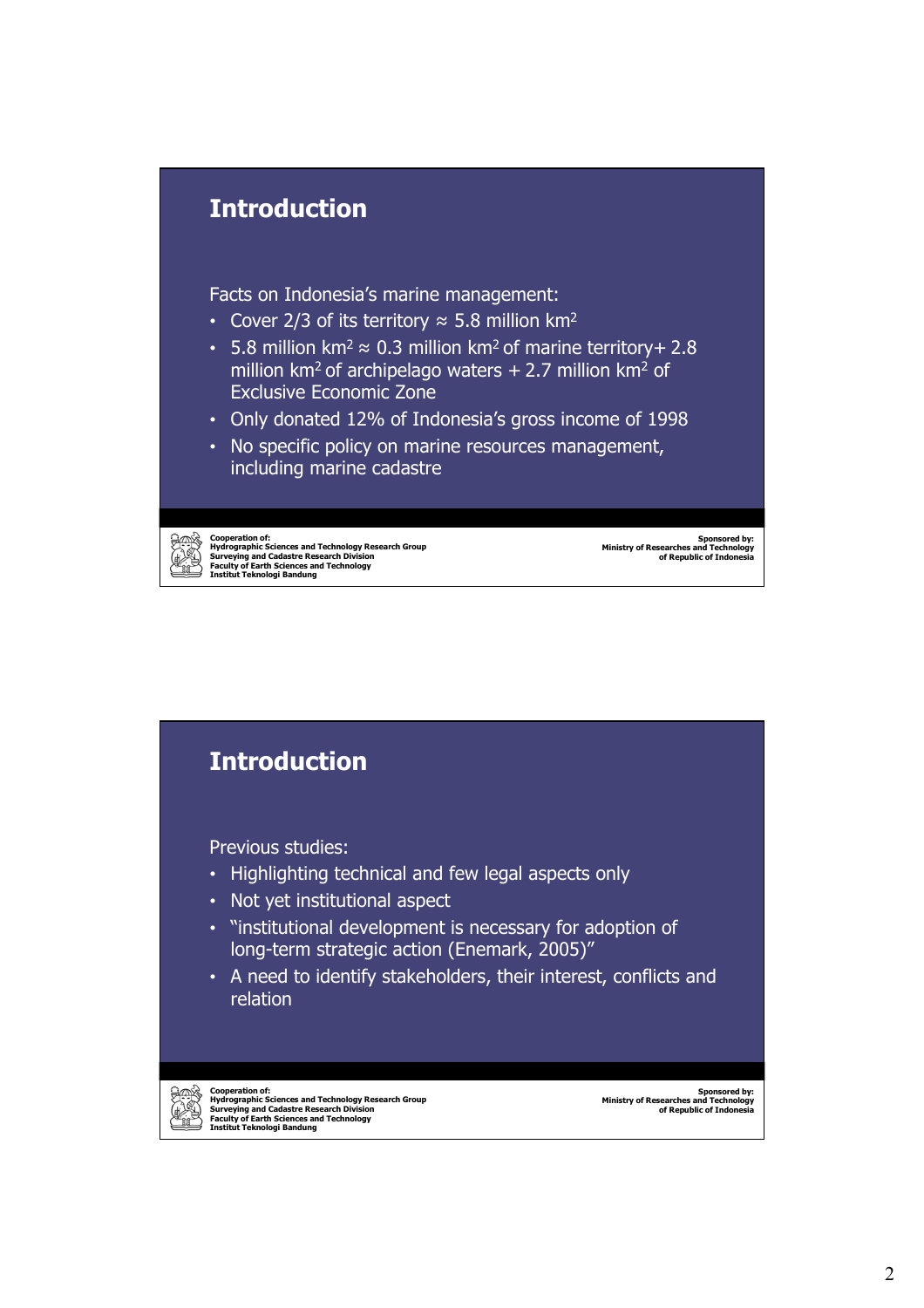

Cooperation of:<br>Hydrographic Sciences and Technology Research Group<br>Surveying and Cadastre Research Division<br>Faculty of Earth Sciences and Technology<br>Institut Teknologi Bandung

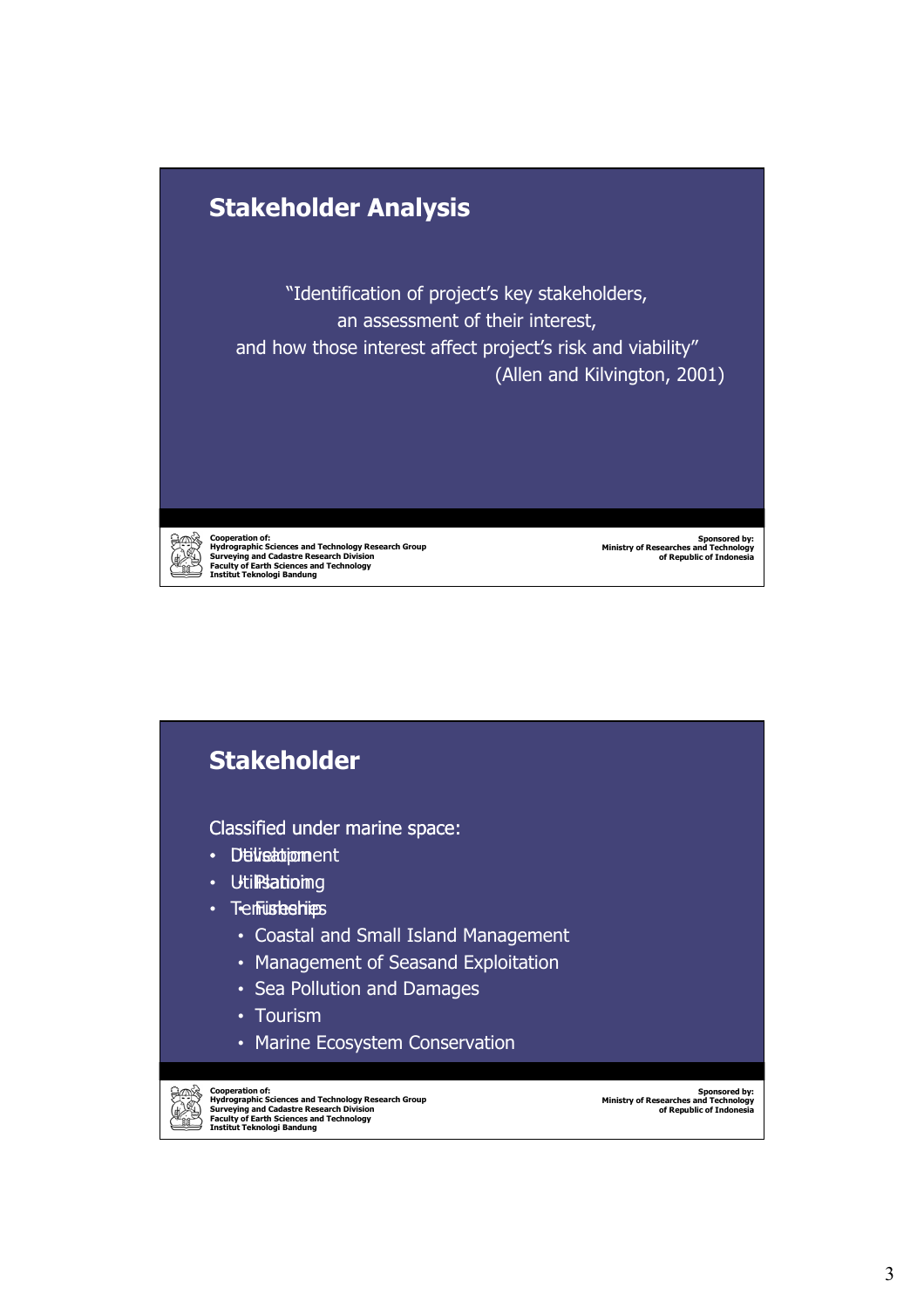

- Tasks divided based on major subject
- Each subject includes marine resources management
- But, marine resources have not been well-managed
- Ministry of Marine and Fisheries established on 2005
- It covers all marine resources management issues
- But also overlaps others' jurisdiction

Cooperation of:<br>Hydrographic Sciences and Technology Research Group<br>Surveying and Cadastre Research Division<br>Faculty of Earth Sciences and Technology<br>Institut Teknologi Bandung